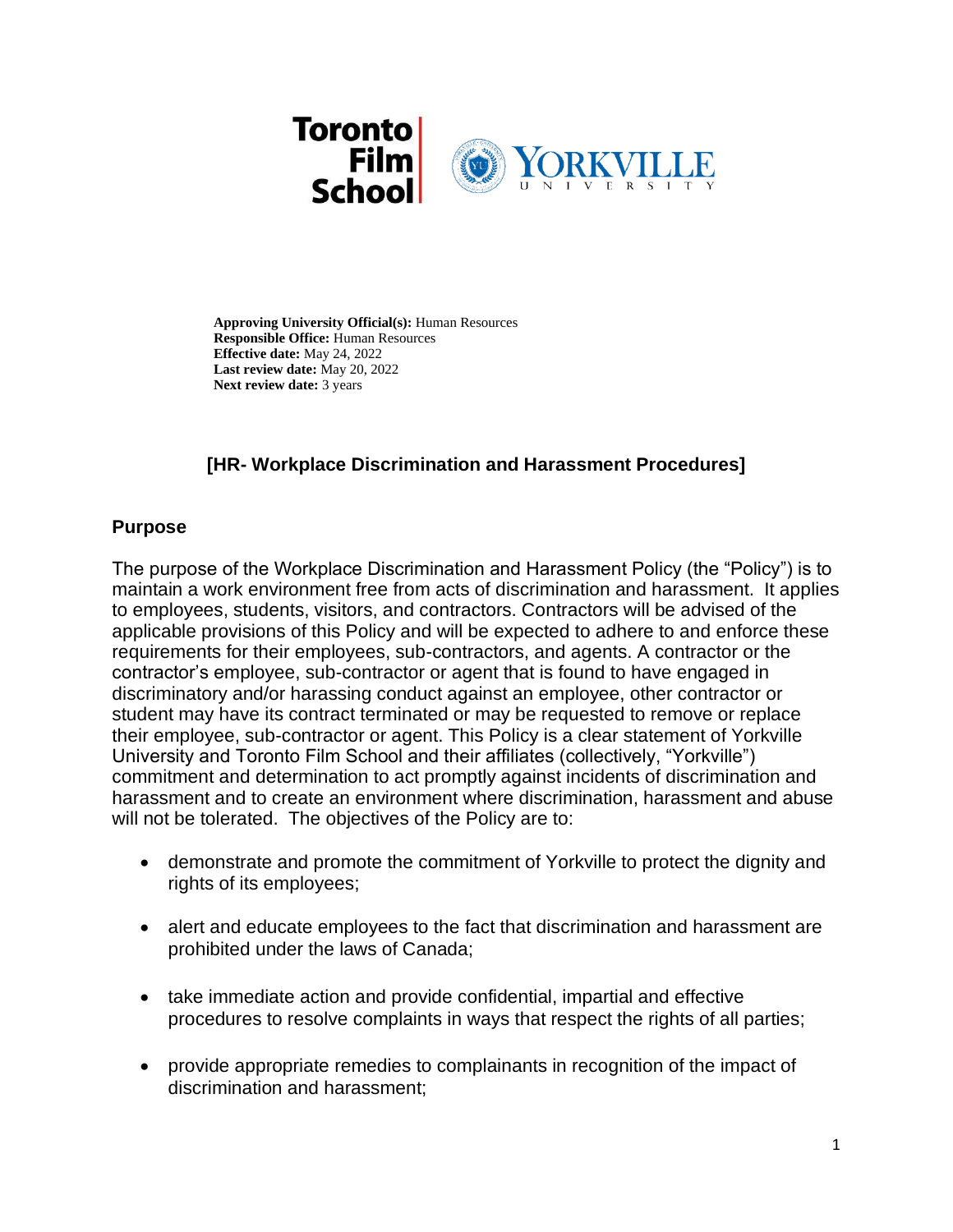- identify various roles and responsibilities for the maintenance of a discrimination and harassment-free workplace; and
- provide appropriate responses and consequences where discrimination and/or harassment has occurred.

Yorkville expects that incidents of workplace discrimination and harassment will be dealt with promptly by all parties and will be investigated in a fair, consistent, thorough, and confidential manner.

# **Audience**

All persons working for Yorkville or carrying out Yorkville's business are covered by the Policy. This includes staff who are temporary, part-time, full-time and contract employees.

## **Procedures**

All those covered by the Policy have a right to report discrimination and harassment and are entitled to have access to dispute resolution processes. Reasonable attempts shall be made to resolve matters through an informal resolution. The first step is to inform the individual (if it is safe to do so) that their behaviour is unwelcome and must stop immediately. Many disputes can be resolved quickly and effectively using this approach. In order to stop objectionable behaviour, supervisory and managerial personnel should make reasonable attempts to address and resolve disputes in a timely fashion.

These procedures provide a mechanism for implementing the Policy and for reporting and investigating incidents of workplace discrimination and harassment. Nothing in these procedures denies or limits access to other avenues of redress available under the law. In such a case, this process shall cease until the parties and their respective representatives have met with the Chief Talent & Culture Officer to determine whether a formal investigation will proceed or whether the complainant wishes to proceed under another process. Multiple processes shall not be permitted to proceed concurrently, although informal dispute resolution attempts shall be permitted at any time with the agreement of Yorkville and the parties.

The following steps represent the process for resolving a discrimination and harassment complaint through Yorkville. The complainant is free to commence the complaint procedure at the formal or informal stage outlined herein. The complainant is also free to discontinue a complaint at any time. Yorkville, however, may deem the circumstances worthy of further investigation and initiate its own action.

# *GENERAL*

# 1.1 Who May Initiate a Complaint?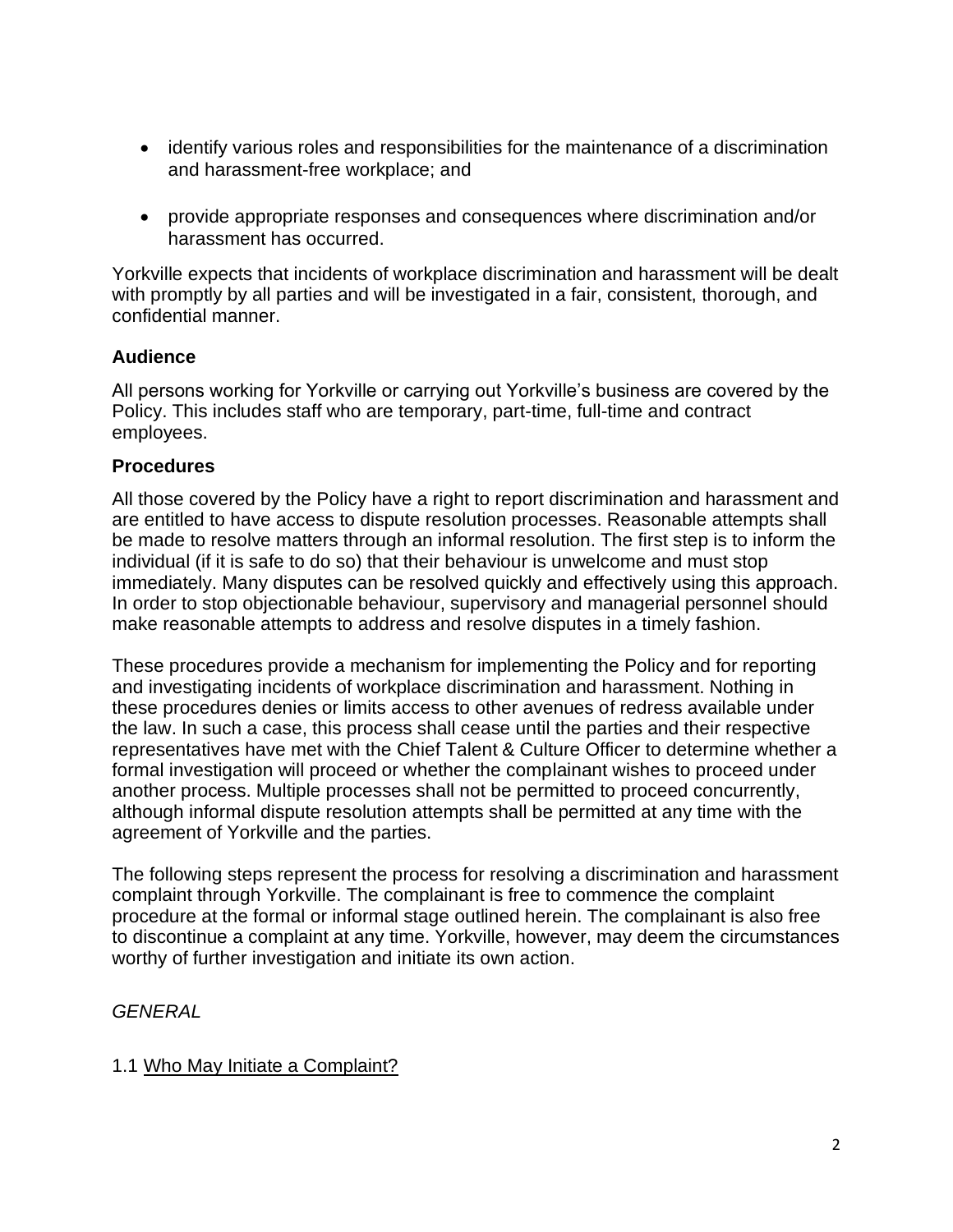Employees who are covered by this Policy have access to the complaint procedures. Individuals who believe they are targets of workplace discrimination and harassment may initiate a complaint. In addition, those who have witnessed workplace discrimination and harassment directly, have received reports of discrimination and harassment incidents, or have reasonable grounds to suspect that discrimination and harassment is occurring, may also initiate a complaint.

### 1.2 Timelines

All complaints must be reported within one (1) year of the most recent alleged harassing behaviour. A complaint outside this time frame may be considered by consulting the Chief Talent & Culture Officer .

### 1.3 Confidentiality

All persons involved with a discrimination and/or harassment complaint, including complainants, respondents, support persons, witnesses, supervisory and managerial personnel and persons conducting investigations are expected to treat the matter confidentially. Persons involved in such complaints may be required to sign a confidentiality statement. Reasonable attempts to protect confidentiality will be maintained during and after the investigation and/or informal resolution/mediation. Yorkville will endeavor to limit the personal information that is collected, used, or disclosed while implementing the Policy and Procedures. If it is determined that an individual involved with the complaint process has breached confidentiality during or after an investigation and/or informal resolution/mediation, that individual may be subject to discipline, up to and including dismissal, or termination of contract, as applicable.

Notwithstanding the above, procedural fairness requires that the respondent to a complaint be apprised of the nature of the complaint and by whom it has been made so that they have an opportunity to respond to the allegations. This may require the disclosure of witness names and statements to the parties. The identity of a person who is involved in an incident of harassment, or the circumstances related to the incident, may be disclosed when:

- a. necessary in order to investigate the incident;
- b. necessary in order to protect the safety of employees, students, the public and/or contractors'
- c. required in order to take corrective measures in response to the incident and inform the complainant(s)of corrective action taken, or
- d. required by law, for example pursuant to occupational health and safety legislation, proceedings before human rights tribunals, criminal proceedings or other legal proceedings.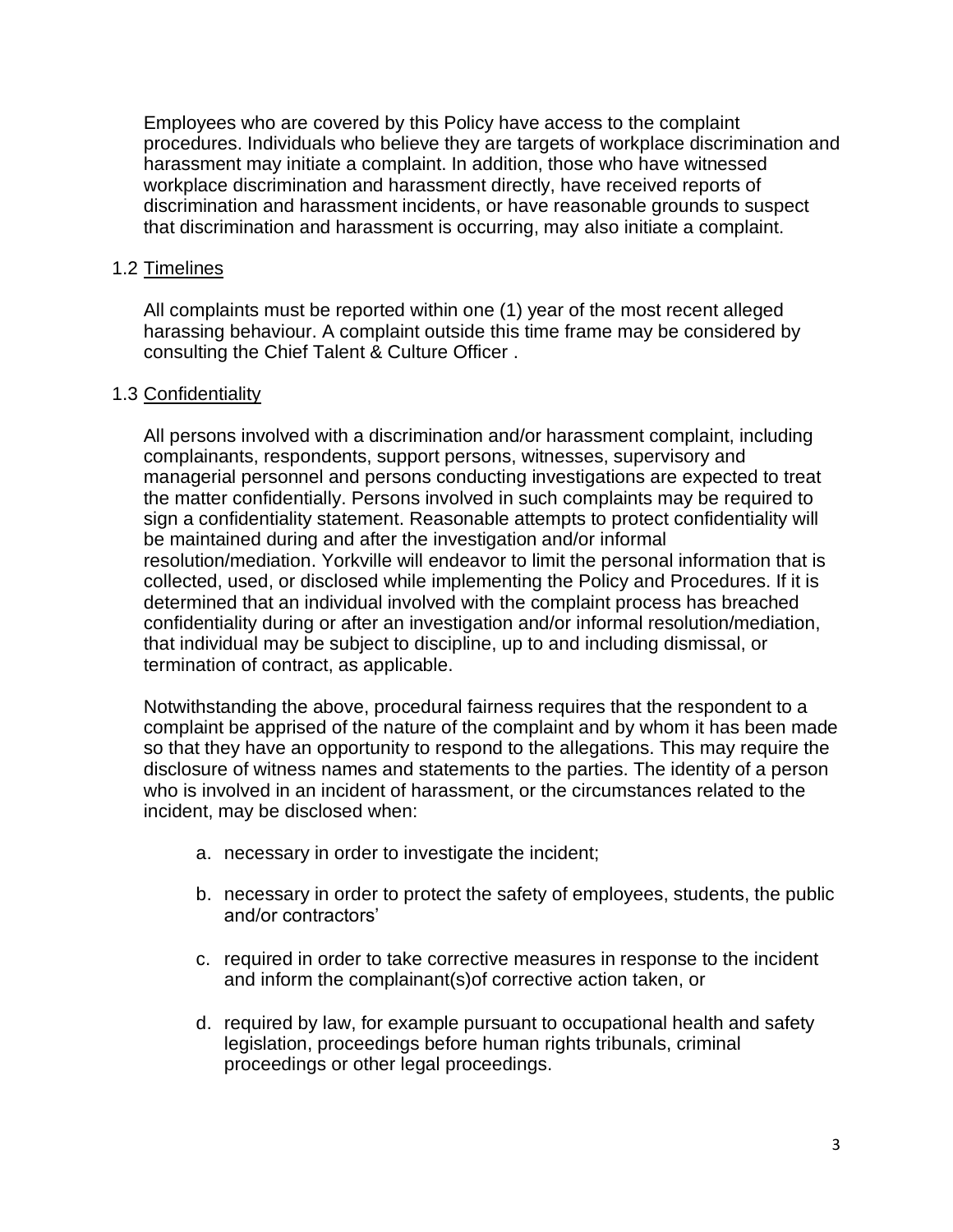Yorkville may be required to provide information obtained during an investigation to an outside agency, such as police services, court or tribunal.

### 1.4 Records

All correspondence and other documents generated under these procedures should be marked "PRIVATE AND CONFIDENTIAL" and be stored in a locked and secure file in the Human Resources Department. Any related hard-copy and electronic files will also be stored in a confidential and secure manner.

### 1.5 Bad Faith Complaints and Misuse of the Complaint Procedures

It is a violation of this Policy to put forward a complaint that is made in bad faith, is trivial, vexatious, or an abuse of the process. These include complaints that are filed without reasonable grounds, with the intention to embarrass or harass, or with no factual basis. If there is a determination on a balance of probabilities that a complaint has been filed in bad faith, the complaint process may be discontinued, and disciplinary action may occur. This could range from a verbal warning to dismissal from employment with Yorkville. However, if there is need to restore positive working environment or if the complainant(s) and/or respondent(s) requires counselling, appropriate steps will be taken to meet such needs.

### 1.6 Reprisals

Reprisals against individuals because they have reported a complaint are strictly forbidden. Alleged reprisals shall be investigated as formal complaints and, if substantiated, are subject to the same consequences as complaints of discrimination and harassment.

# *INFORMAL RESOLUTION*

### 1.7 Right of Employee

Each employee retains the right to decide how to respond to workplace discrimination and harassment, including a meeting with the respondent (if it is safe to do so), in order to resolve the situation. The complainant may contact a supervisor or the Chief Talent & Culture Officer to discuss the situation and how it might be resolved. At this stage, since only advice is being sought, names need not be disclosed. All such enquiries to a third party will be treated as confidential and the complainant is under no obligation to file a formal complaint.

### 1.8 Supervisory and Managerial Responsibilities

Supervisory and managerial personnel may become aware of workplace discrimination and harassment in the working environment in different ways. They may observe discrimination and harassment directly or receive a report from the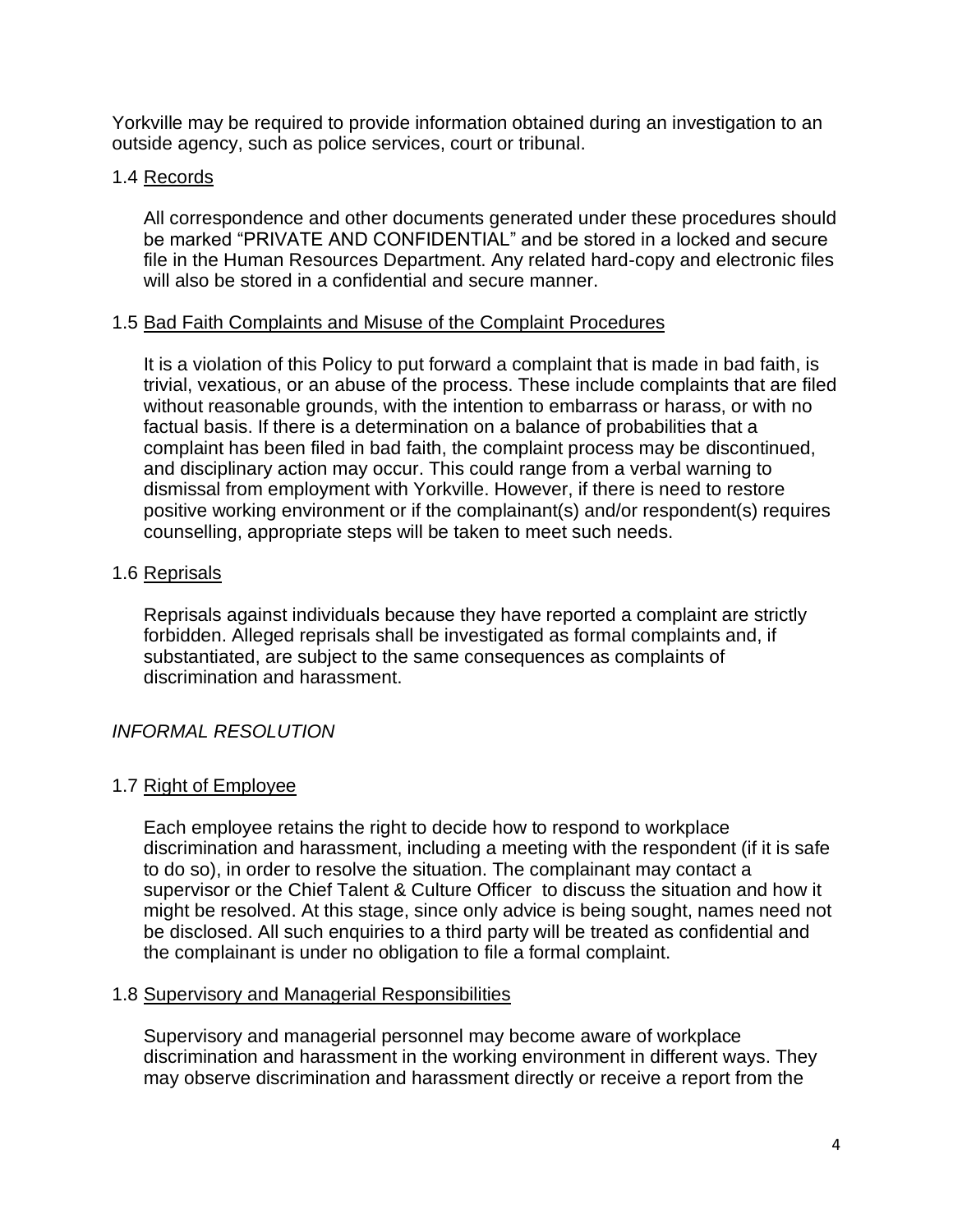individual affected. Supervisory and managerial personnel may also receive reports from third parties.

It is important that supervisory and managerial personnel pay attention to symptoms arising out of possible objectionable behaviour such as reduced productivity, changes in behaviour, absenteeism, requests for transfers or rumours. Without assistance, the targets of objectionable behaviour may be embarrassed or reluctant to report a situation.

A speedy resolution of a complaint can prevent escalation and further negative consequences while promoting restoration of a healthy and respectful learning and working environment.

Informal Resolution is a procedure that provides an opportunity for parties to resolve a dispute mutually in a respectful manner. Yorkville shall require supervisory and managerial personnel to first engage in Informal Resolution as a means of resolving issues.

### 1.9 Informal Resolution Steps

Supervisory or managerial personnel will attempt to facilitate an informal resolution by:

- suggesting that the complainant confront the problem (if it is safe to do so) by making it clear to the individual alleged to have engaged in workplace discrimination and harassment that the behaviour is not acceptable and by obtaining a commitment that the behaviour will stop;
- informing the individual of the complainant's concern regarding the alleged objectionable behaviour and Yorkville's expectation for appropriate behaviour, providing a copy of the Policy and/or other relevant Yorkville policies, and obtaining a commitment that the behaviour will stop; and
- following up with the complainant to ensure that the behaviour has stopped.

Supervisory and managerial personnel may initiate mediation by a neutral third party. They may also consult with the Diversity, Equity and Inclusion Office where appropriate.

In cases where an informal plan of action is implemented, supervisory and managerial personnel will follow up by monitoring the situation, holding, if necessary, subsequent meetings with the parties and taking further steps to ensure that the discrimination and harassment has stopped.

All notes and/or information prepared in the course of the informal complaint process will be forwarded to the Human Resources Department for storage in a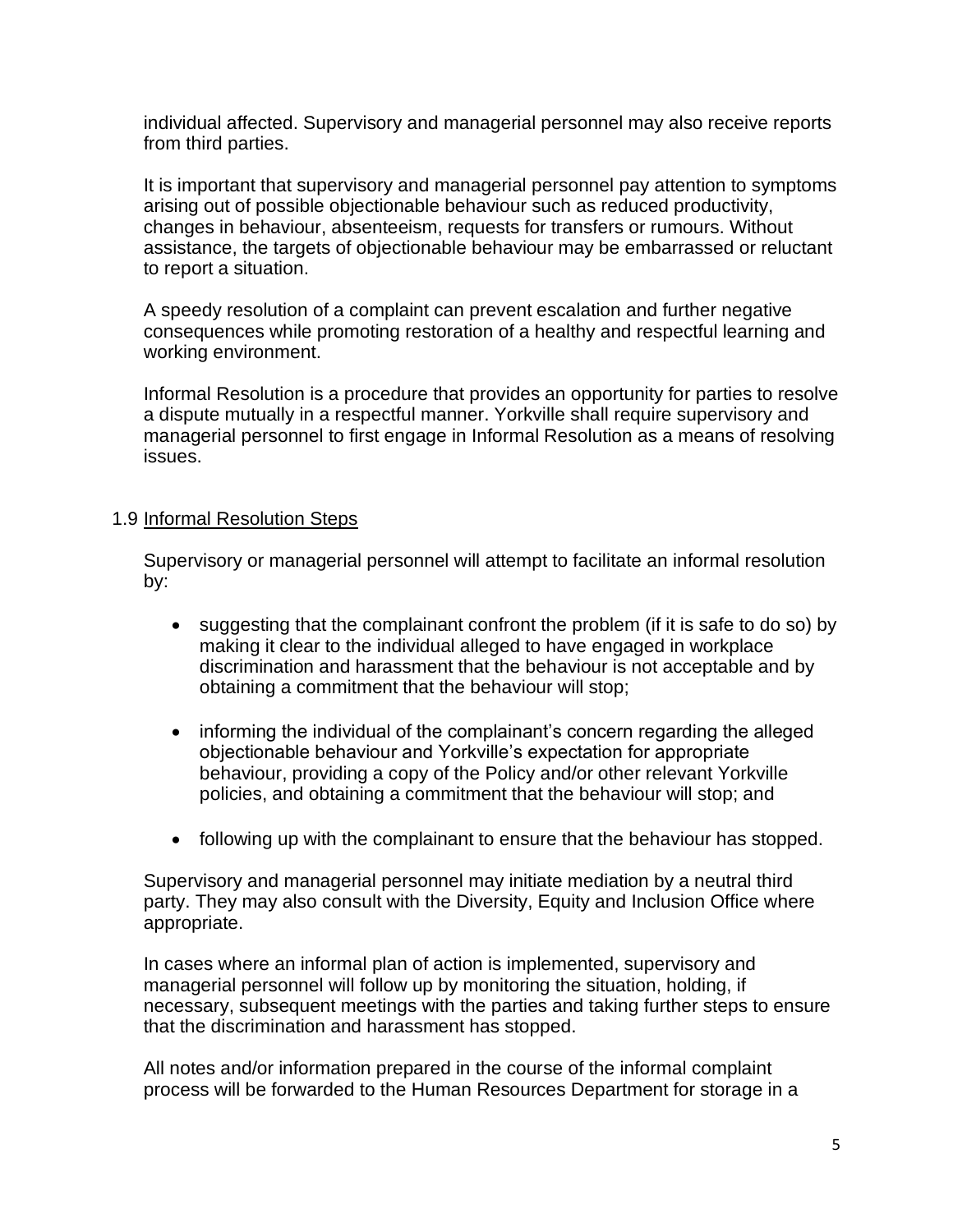confidential workplace incident file separate from the personnel file. Only a record of negative consequence, warning or caution will be placed in the respondent's personnel file.

# *FORMAL COMPLAINT PROCEDURES*

# 1.10 Initiating a Formal Complaint

Formal complaints will only be initiated once reasonable efforts have been made to resolve the conflict informally. The Chief Talent & Culture Officer will have the discretion to refer a formal complaint to the appropriate supervisor and the parties if the Chief Talent & Culture Officer is not satisfied that reasonable efforts have been made to resolve the dispute informally.

Employee complainants should contact their appropriate supervisor or a colleague. If an employee requires assistance in completing the formal Complaint Form, another individual such as a colleague can assist but the complainant's authorization of the form needs to occur through their signature. Whether the complainant uses the complaint form or not, Yorkville may still be obligated to ensure an investigation is appropriate. If the supervisor is the party alleged to be responsible for the objectionable behaviour or alleged to condone the objectionable behaviour, the complaint should be reported to the appropriate manager above the supervisor. The person designated as the reporting contact should not be under the direct control of the respondent. If the incident or complaint involves the owner, President, or senior executive, an external person qualified to conduct a workplace discrimination and harassment investigation who has knowledge of the relevant workplace discrimination and harassment laws may be retained to conduct the investigation. Employee respondents may wish to contact the appropriate supervisor/manager.

# 1.11 Respondents to a Complaint

Individuals who are named as respondents in a complaint have a right to know in a timely manner that they are the subject of a complaint, who the complainant is, what the allegations are and what approach to a resolution is being considered. A respondent has a right to know the specifics of an allegation, including times, dates and alleged conduct.

### 1.12 Assistance for Complainants, Respondents and Witnesses

Prior to initiating any complaint and throughout the complaint process, complainants have a right to assistance and support. Individuals who are named as respondents in a complaint, as well as witnesses, also have a right to assistance and support throughout the complaint process. The following people may provide support:

• professional support staff, including the Diversity, Equity and Inclusion Office where appropriate;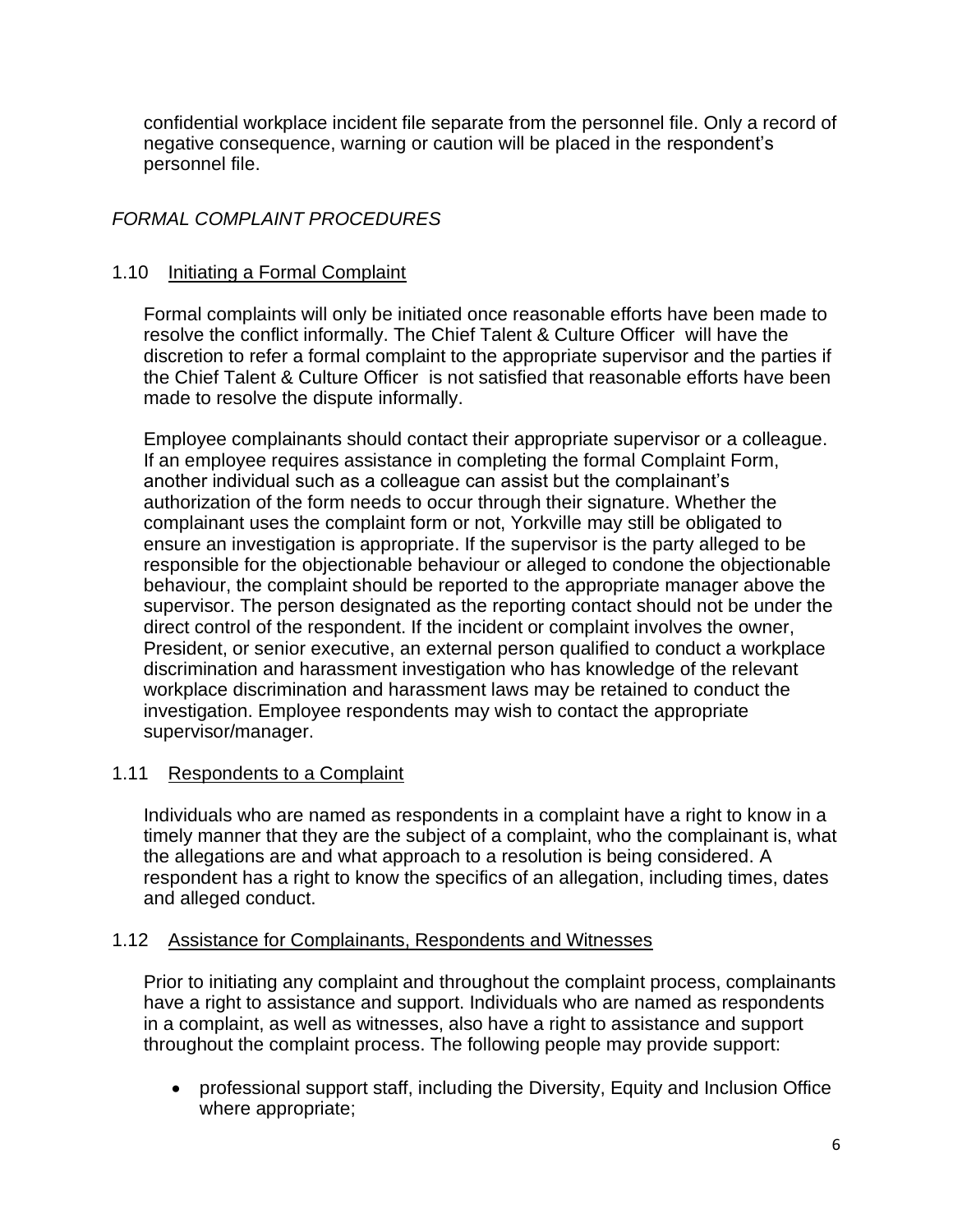- employee or colleague;
- trained resource person such as an Employee Assistance Program counsellor; and/or
- translator/interpreter (if necessary).

The Complainant and the Respondent also have the right to be represented by legal counsel during the complaint process and subsequent processes under this Policy.

### 1.13 Threshold Assessment

All formal reports filed under the Policy will be subject to an immediate threshold assessment to determine whether the alleged conduct would, if proven, meet the definition of workplace discrimination and harassment.

If Yorkville, following this threshold assessment, determines that the report filed:

- would not, if true, meet the definition of workplace discrimination and harassment ;
- does not provide sufficient details of the alleged discrimination and harassment , provided the complainant is given notice that insufficient details have been provided and given reasonable time to provide sufficient details; or
- is made in bad faith, vexatious, frivolous or trivial, or would, if investigated, constitute an abuse of the Policy,

The complainant will be so advised and no further action will be taken under the Policy.

### 1.14 Procedures for Resolving a Formal Complaint

In all cases, where the Chief Talent & Culture Officer has determined that the parties have made reasonable efforts to resolve the dispute informally, and has conducted a threshold assessment to determine that a formal complaint should proceed, the Chief Talent & Culture Officer will direct the appropriate supervisory and managerial personnel to take action to resolve the formal complaint under this Policy.

### 1.14.1 Formal Investigation and Resolution

Formal complaints require an investigation of the complainant's allegations. Investigators will most often be the supervisory staff of the complainant and/or respondent unless such person(s) actively participated in the unsuccessful informal resolution process, in which case, an independent investigator will be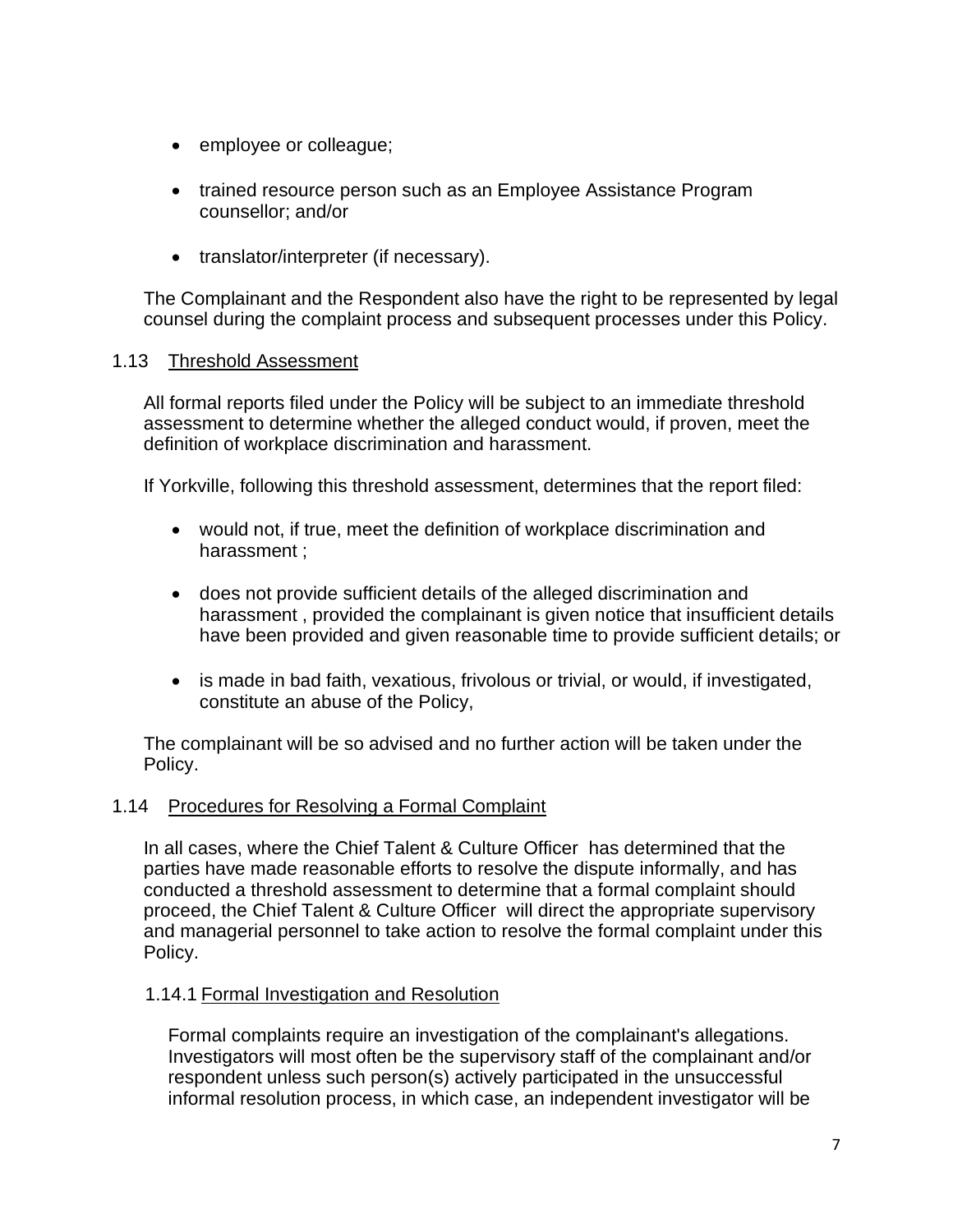appointed. Where the complainant and the respondent have different reporting structures, supervisory and managerial personnel involved will determine who the appropriate person (who does not have a conflict of interest) is to take responsibility for the investigation.

In a formal investigation, supervisory or managerial personnel who conduct the investigation will ensure that the following steps are taken, as soon as possible:

- 1. Appropriate measures are taken to ensure the safety of the complainant(s);
- 2. The investigator must ensure that the investigation is kept confidential and identifying information is not disclosed unless necessary to conduct the investigation, and the investigator should remind the parties of this confidentiality obligation at the beginning of the investigation and require the parties to sign the Confidentiality Statement;
- 3. The investigator should use the Formal Investigation Template to organize their investigation plan, collection of evidence, analysis, and findings in a methodical and objective manner;
- 4. Notify the complainant(s), the respondent(s) and witness(es) that they may be entitled to support and assistance throughout the process (including the availability of the Employee Assistance Program, and support from the Diversity, Equity and Inclusion Office where appropriate);
- 5. Ensure that the respondent(s) have a copy of the complaint;
- 6. Interview the complainant(s) and/or the third party reporting the complaint;
- 7. Inform the respondent(s) of the allegations and provide an opportunity for response;
- 8. Interview the respondent(s);
- 9. Interview witness(es) who may be identified by the complainant(s), the respondent or as necessary to conduct a thorough investigation; the investigator may interview relevant witnesses who are not employed by Yorkville if there are any identified;
- 10.Take appropriate notes and statements during interviews with the complainant(s), the respondent and any witnesses;
- 11.Collect and review any relevant documents/evidence;
- 12.Come to conclusions about whether a specific incident did or did not occur based on a balance of probabilities (the question of whether behaviour is a violation of the Workplace Discrimination and Harassment Policy will be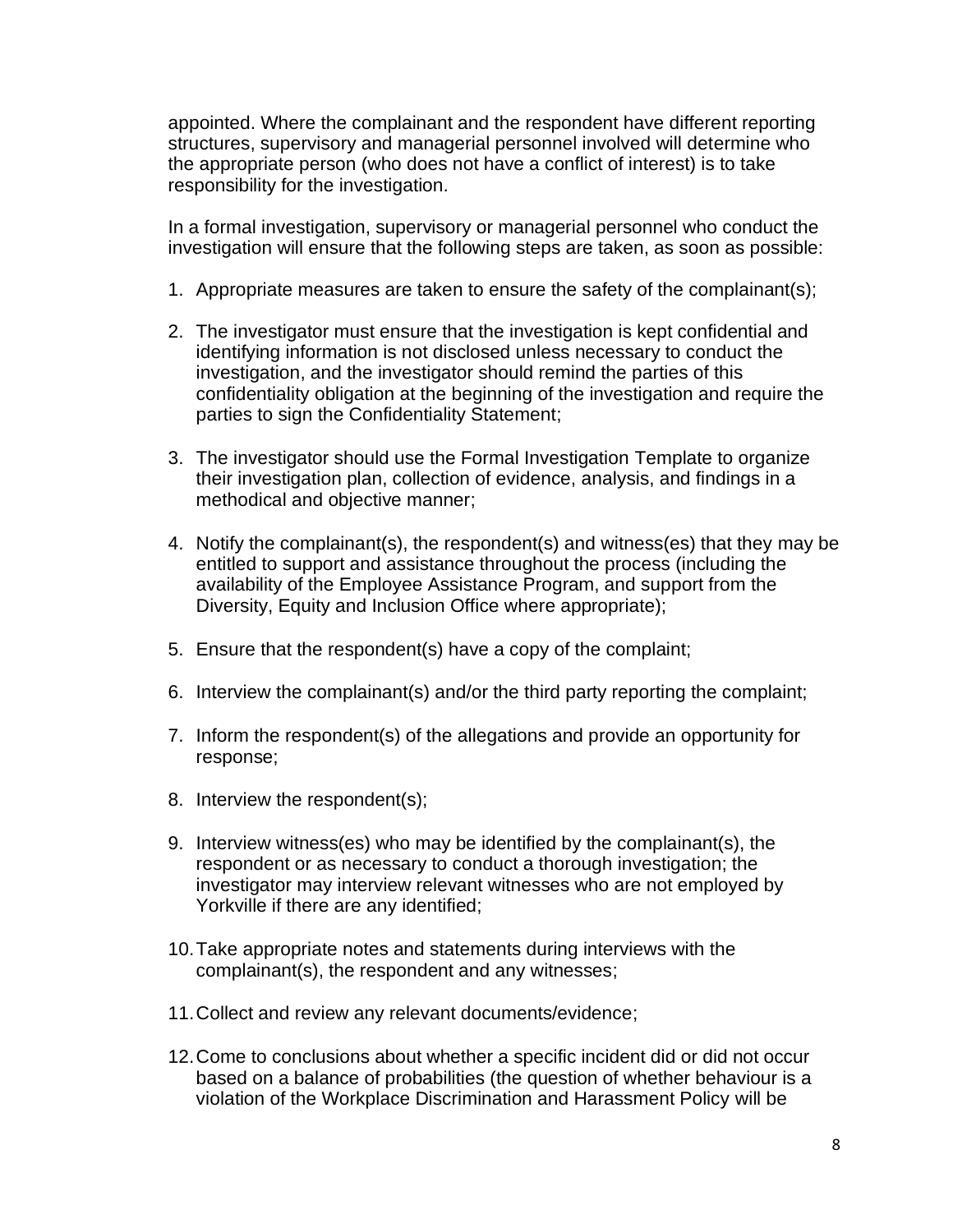assessed using objective standards such as the Workplace Discrimination and Harassment Policy definitions, human rights legislation, case law and other relevant resources);

- 13.Consult with the Diversity, Equity and Inclusion Office when appropriate on matters requiring subject matter expertise on diversity, equity and inclusion issues;
- 14.Provide a written summary of the steps taken during the investigation, the complaint, the allegations of the complainant(s), the response from the respondent, the evidence of any witnesses, and the evidence gathered; the summary must set out findings of fact and come to a conclusion about whether workplace discrimination and/or harassment was found or not; the summary should be provided to the complainant(s) and to the respondent(s) and give them an opportunity to respond to same; and
- 15.Take appropriate action(s) to resolve the situation and inform the complainant(s) and the respondent(s) of any corrective action identified as a result of the investigation.

If the respondent(s) decline(s) to participate in the formal investigative process, the investigation will still proceed. The respondent(s) should be encouraged to participate in the interest of a balanced and fair process.

The investigator will provide reasonable updates to the complainant(s) and the respondent(s) about the status of the investigation.

# 1.14.1.1 Record Keeping

Human Resources or the designated investigator will keep records of the investigation including:

- a. a copy of the complaint or details about the incident;
- b. a record of the investigation including notes;
- c. a copy of the investigation report (if any);
- d. a summary of the results of the investigation that was provided to the complainant(s) who allegedly experienced the workplace discrimination and/or harassment and the respondent(s), if any employee(s) of the employer;
- e. a copy of any corrective action taken to address the complaint or incident or workplace discrimination and/or harassment.

All records of the investigation will be kept in a confidential, secure file. The investigation documents, including this report should not be disclosed unless necessary to investigate an incident or complaint of workplace discrimination and/or harassment,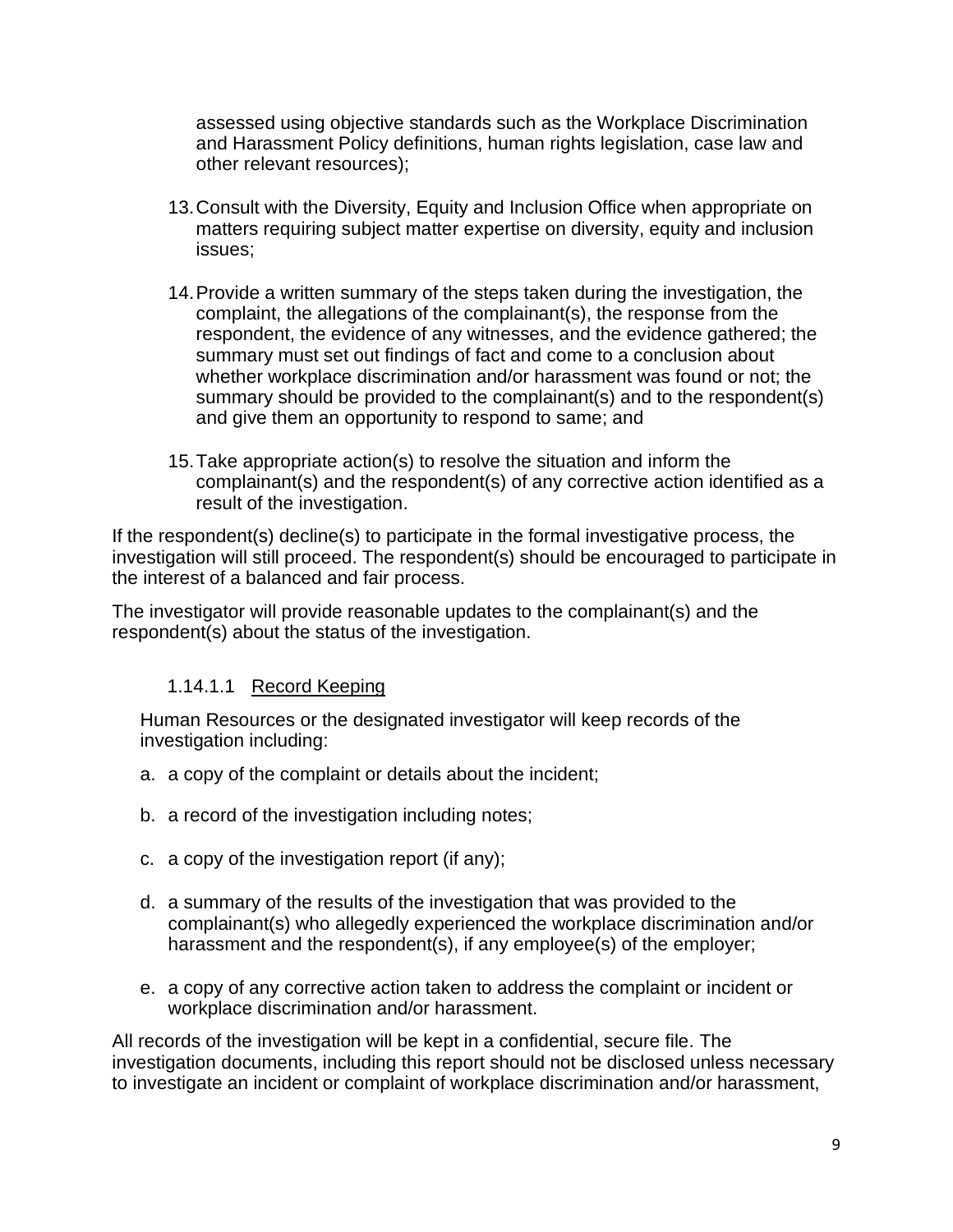take corrective action or otherwise as required by law. Records will be kept for at least three years.

## 1.14.1.2 Standard of Proof

The standard of proof to be applied is the balance of probabilities. This standard means that based on the evidence, the occurrence of the event(s) in question was/were more likely than not.

### 1.14.1.3 Timelines

The investigation will be completed in a timely manner and generally within 90 days or less unless there are extenuating circumstances (i.e. illness, complex investigation) warranting a longer investigation. The deadlines mentioned in this Policy are meant to ensure that the matters are dealt with in a timely fashion. If there are extenuating circumstances which cause the extension of deadlines , the Chief Talent & Culture Officer may extend a deadline where the delay is requested in good faith and the extension does not prejudice or harm those involved in the complaint process.

### 1.14.1.4 Outcomes in Formal Investigations

Within 10 business days of the investigation being completed, the complainant(s) and the respondent(s), if the respondent(s) is/are an employee(s), will be informed in writing of the results of the investigation and any corrective action taken or that will be taken by the employer to address workplace discrimination and/or harassment. In the event a complaint is not substantiated, no further action will be taken, subject to the section on maintaining records. In cases where the complaint is found to be in bad faith, trivial, vexatious or an abuse of the process, in which case, the complainant may be subject to corrective/disciplinary action. However, if there is need to a restore positive working environment or if the complainant and/or respondent require counselling, appropriate steps will be taken to meet such needs.

Follow-up possibilities:

- counselling for the parties;
- application of strategies to restore a positive working environment;
- mediation:
- specific training for the complainant(s) or respondent(s);